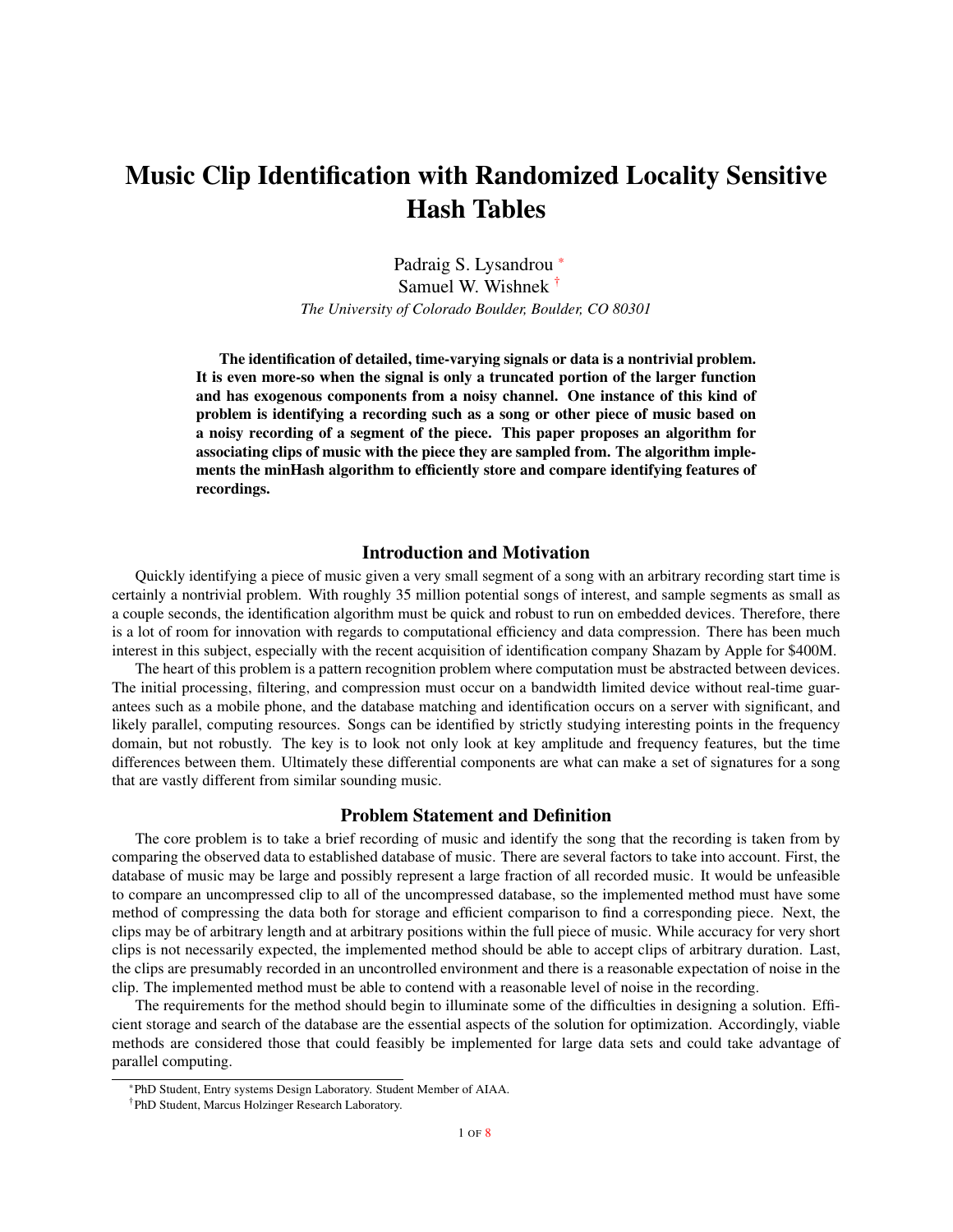

Figure 1: Block diagram describing the numerical processes of our algorithm.

## <span id="page-1-0"></span>Solution Description and Work Done

The proposed solution is to take the small segment of music and identify it by locating similar features from the clip in an established collection of known, compressed features collected on a server, then return the identity to the user. These features will be selected from a spectrogram generated from the signal. We can create a topological constellation map of peaks where the y axis encodes the positive frequency domain, the x-axis is the binned time domain, and each point has a magnitude, A. The key in precise identification is using pairs of peaks to gather a time and frequency difference. We then record these details in a table which can be hashed and stored in a database, for database generation. A similar process occurs for clip searching: filtering, feature detection and abstraction, hashing, and matching with the database. Figure [1,](#page-1-0) shows a block diagram of the proposed algorithm.

First the processing, conversion, feature extraction, and hashing functions are discussed. Then the method for how a database is built is described with the same structure and how a clip can be compared to it.

#### A. Signal Processing and Spectrogram Conversion

First, for both clip and database operations, we must process the time series data. When creating the database, we only consider one of the channels, making our table mono as opposed to stereo. We then decimate or down-sample the signal not only to save on memory, but also to make our feature extraction much more efficient. Most songs are sampled at 44.1kHz; after experimentation, we found 8kHz to be a good resample rate. Using the MATLAB command resample, the signal is interpolated accordingly, and a new result is returned. Additional filtering can be done after this to get rid of high frequency components that are usually insignificant.

The next step is to take the resampled data and convert it in a log-spectrogram. The MATLAB command spectrogram makes this simple:

 $[S, F, T] = spectrum(x, window, noverlap, f, Fs)$ 

where x is the song vector, window divides the signal into segments, noverlap defines the number of overlapped samples between segments,  $f$  is the desired length of the fast Fourier transform (effectively frequency resolution), and  $Fs$  is our new sampling rate. The positive frequency spectrogram is returned in matrix form as  $S$ , with  $F$  and  $T$  being the frequency and time scales. We found good results with the window length and  $nfft$  of 0.006 seconds and an overlap of half of this. Multiply these by the operating sampling frequency for integer values of samples.

As mentioned before, the spectrogram is like a waterfall plot in that it displays frequency domain information over time with an additional amplitude dimension which is usually illustrated by a heat map. At this point, the signal is scaled between −1 and +1. In order to look at interesting features throughout the spectrogram matrix we perform:

$$
log.S = \log_{10}(abs(S) + 1)
$$
\n<sup>(1)</sup>

The unity addition keeps the matrix simpler to work with numerically by shifting the range of realizable values. Using some classical music as an example, we can now visualize the spectrogram in figure [2.](#page-2-0)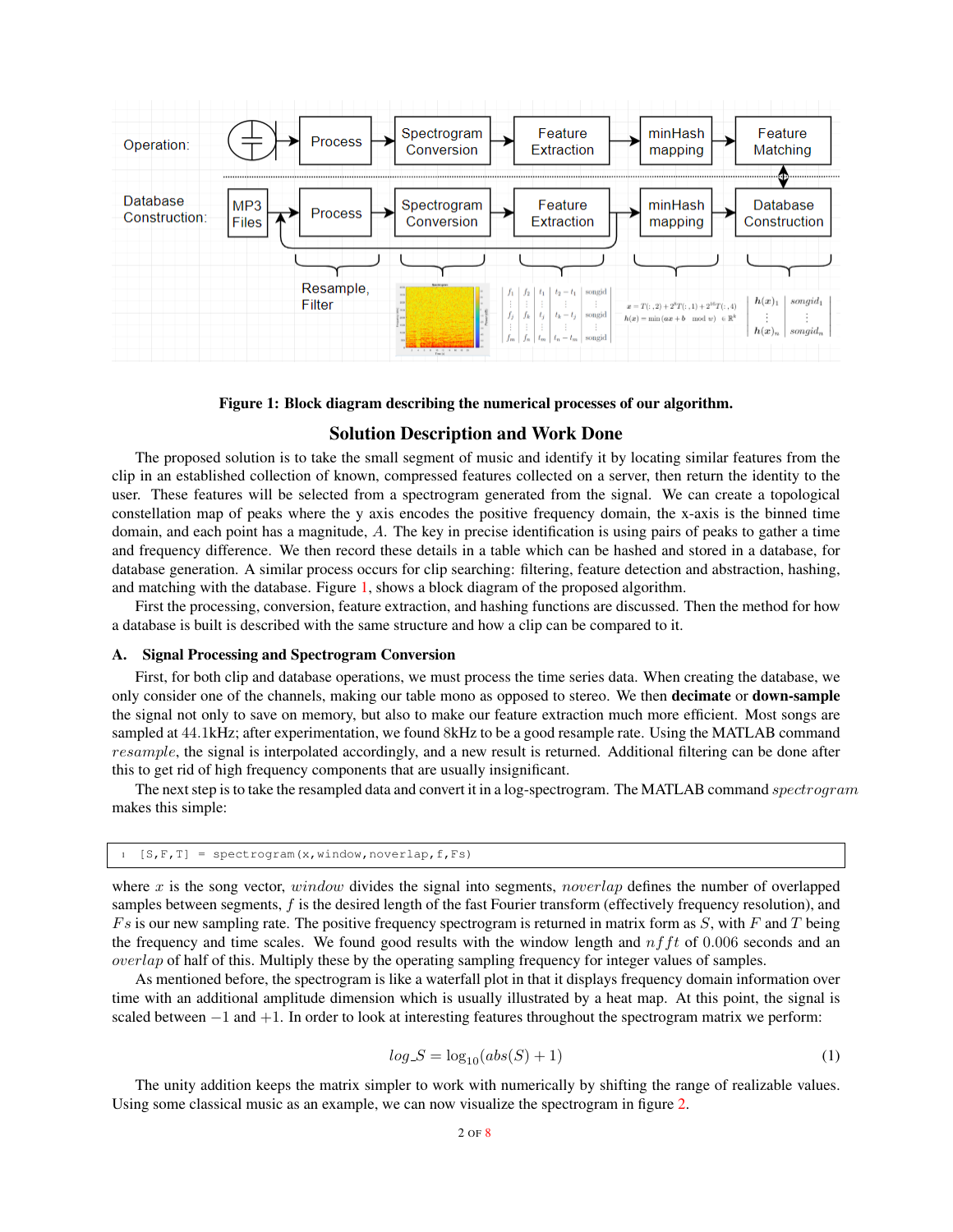

<span id="page-2-0"></span>Figure 2: A clip of Darude - Sandstorm after processing and spectrogram conversion.

We can already see features of interest that may populate our feature table.

# B. Feature Extraction and Table Generation

Now we must perform one of the most important tasks: selecting significant song features, creating a table of these relatively unique values, and passing them to our hashing function. This is also one of the trickier tasks. As you see in Darude-Sandstorm in figure [2,](#page-2-0) there can be large areas of dense features. How do you select from these? Our heuristic is to search the log-spectrogram matrix in chunks, looking for local amplitude. The grid search is done in chunk sizes of  $p \times p$ . This can be done simply by performing a circular shift on the columns as you iterate.

```
c_shift = circshift(log_S, [0, -1]);
2 \text{ local-peaks} = (\text{log\_S - c\_shift}) > 0;
```
In addition to the circular shift search, we make a Boolean matrix *local peaks* having 1 entry for the selected features. Making this grid search very fine, we can increase the diversity with further filtering. We iterate through the columns (fixed time, variable frequency) of the matrix, and limit the features to 30 per second. Once this is done, we have a large sparse-Boolean matrix, whose nonzero values act as addresses. The fascinating part of this process is that we have retained no actual information about the signal. Only the location of the values in this new matrix matter.

The row-space address describes the frequency, while the column-space address describes the time at which that event occurs. Now, pattern recognition is inherently based upon differential elements: looking at the difference between two items, images, etc. Our next step is to populate a feature table with pairs of frequencies, their time differences, and an initial time. We must select frequencies that are local to each other in both the frequency and time dimensions. We limit the number of pairs allowed to form an entry in our table of features using a search depth fan-out.

A peak located at  $(t_1, f_1)$  is only paired with peaks  $(t_2, f_2)$  admitted by the following inequalities:

$$
t_1 - \delta_t^l \le t_2 \le t_1 + \delta_t^u \tag{2}
$$

$$
f_1 - \delta_f \le f_2 \le f_1 + \delta_f \tag{3}
$$

The constants  $\delta_t^l$ ,  $\delta_t^u$ , and  $\delta_f$  are search terms which allow us to further specify and minimize the entries in our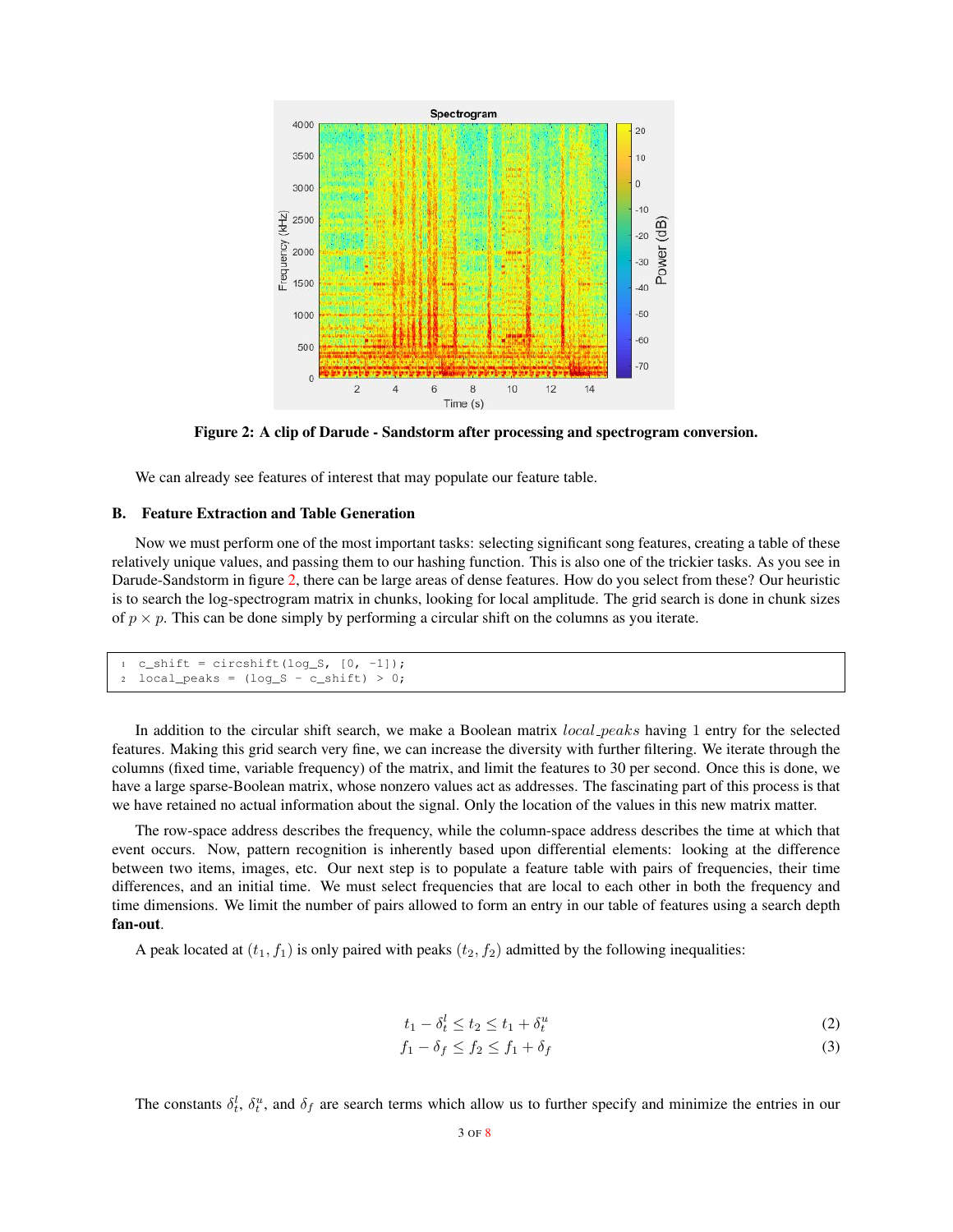<span id="page-3-0"></span>table. Once we generate a list of 4-tuples admitted by these criteria we can generate our table [\(4\)](#page-3-0).

$$
\begin{vmatrix}\nf_1 & f_2 & f_1 \\
\vdots & \vdots & \vdots \\
f_j & f_k & t_j & t_k - t_j \\
\vdots & \vdots & \vdots & \vdots \\
f_m & f_n & t_m & t_n - t_m\n\end{vmatrix}
$$
\n(4)

Recall that we have thrown away the actual signal information, and that these entries are simply addresses, or indices, of the frequencies and times attributed to those peaks.

#### C. Hashing with the minHash Algorithm

With the key features identified, the features need to be encoded in a space conserving format that allows for efficient identification of similar features between clips and the appropriate song. The chosen method creates a deterministic hash for each feature. The pair of frequencies are scaled to eight bit numbers as well as the time delay between the peaks. Then the hash is constructed as the three byte concatenation of the three byte-sized numbers. This calculation is shown in equation [5.](#page-3-1) A functional song-identification algorithm could be constructed by simply directly storing these hashes for each database song and testing if a clip contains some of the same hashes as a given song. However, there is room for improvement on this by implementing a randomized locality-sensitive hashing algorithm on top of the deterministic algorithm. The deterministic algorithm stores each song's features as a list of three-byte hashes with as many hashes as there are identified features in a given song. This creates a trade-off between the density of identified hashes in a song and the number of hashes to store and compare against. Additionally, longer songs will take up more space.

$$
x = T(:, 2) + 2^{8}T(:, 1) + 2^{16}T(:, 4)
$$
\n(5)

<span id="page-3-1"></span>To further compress the data, the deterministic hashes are fed into an implementation of the minHash algorithm. The minHash algorithm was developed in the late 1990's as a method for determining if two documents are similar or one is contained in the other.<sup>[1](#page-7-1)</sup> The hashing function operates as a method for approximating the Jaccard similarity of two sets. In its original implementation, these sets were collections of adjacent letters in a document and referred to as shingles. The Jaccard similarity of two sets is the ratio of the number of elements in the sets' intersection with the sets' union as expressed in equation [6.](#page-3-2)

$$
J(A,B) = \frac{|A \cap B|}{|A \cup B|} \tag{6}
$$

<span id="page-3-2"></span>The algorithm is able to approximate the Jaccard similarity by generating a series of linear functions with randomly selected values of the slope and y-intercept. Each randomly generated function is applied to every shingle in the document, and the minimum value for each function modulo a prime larger than any possible shingle value is kept and stored as part of a document 'signature.' The equation is shown in equation [7.](#page-3-3) There  $x$  is the vector of shingles in the document,  $\alpha$  and  $\dot{\beta}$  are randomly generated integers less than the maximum possible value of  $x$ , and  $w$  is a constant prime number larger than the maximum possible value of  $x$ . The generated signature will be as long as the number of hash functions generated and independent of the length of the document. As the number of hash functions approaches infinity, the number of identical values in the signatures of two distinct documents should approach the Jaccard similarity.<sup>[1](#page-7-1)</sup>

$$
h(\boldsymbol{x}) = \min(\boldsymbol{a} \circ \boldsymbol{x} + \boldsymbol{b} \mod w) \tag{7}
$$

<span id="page-3-3"></span>For the music identification problem, the song features deterministically hashed as shown in equation [5](#page-3-1) are treated as the 'shingles' of the music, and each piece, whether full or a clip, is treated as a 'document.' The chosen values for selecting frequency peaks yield about one thousand points of interest per minute of a song. Choosing seven hundred randomized hash functions provides a reasonable compression ratio of about 4:1 for typical two to three minute songs. For a database of thirty five million songs, this would total 735 gigabytes and fit in a single terabyte hard drive.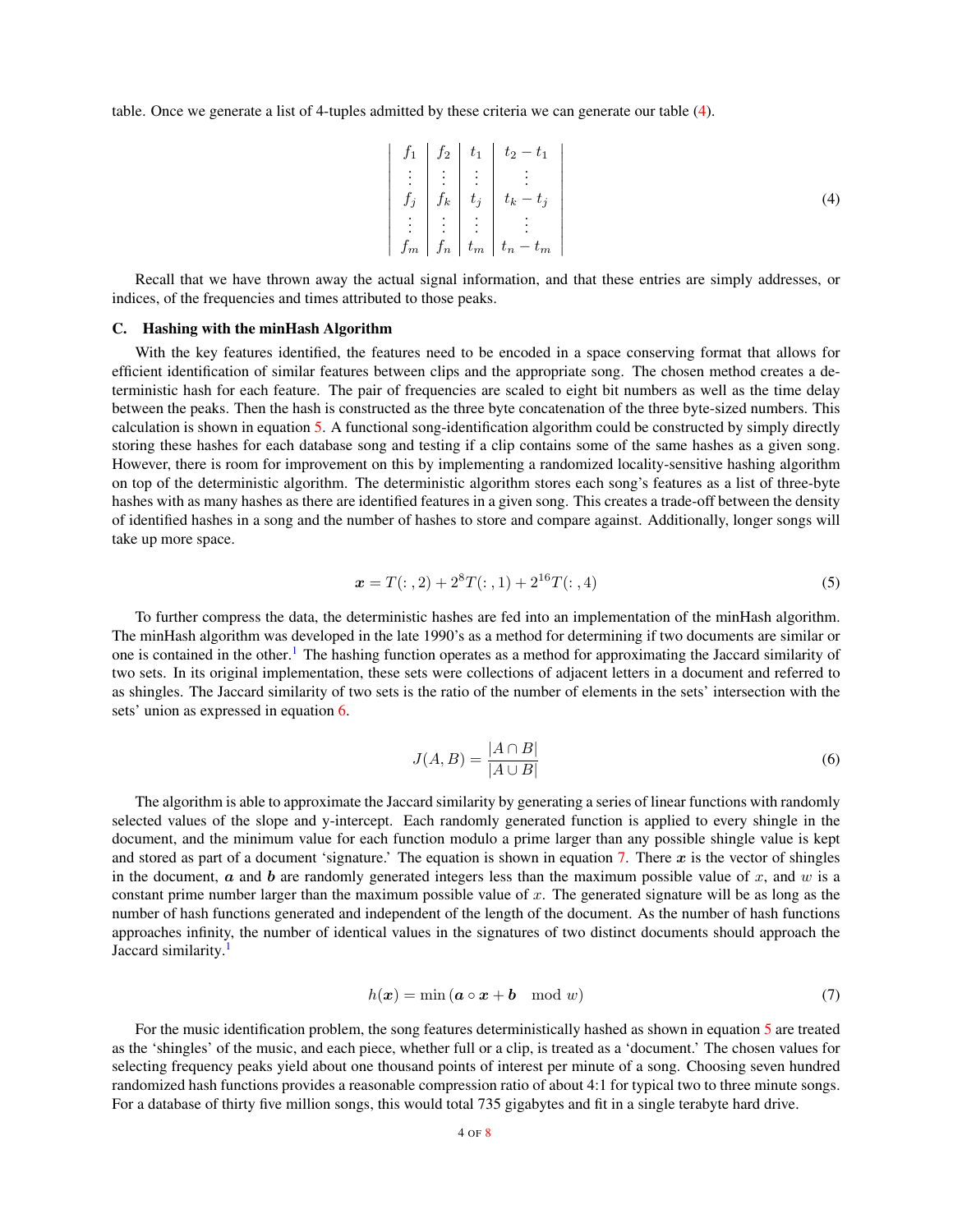## D. Database Construction

<span id="page-4-0"></span>Once a popular title is added to our queue of serviceable music, all the steps above are performed for the entire song, and the static  $k$  hash map is appended to the bottom of our existing hash table. In addition to the standard array of hashes, we append a classification label seen in table [8.](#page-4-0)

$$
\begin{vmatrix}\n\mathbf{h}(\mathbf{x})_1 \\
\vdots \\
\mathbf{h}(\mathbf{x})_n\n\end{vmatrix} = \text{song_id}_n
$$
\n(8)

This is stored on a remote server that the mobile device can access when searching for music.

## E. Clip Processing and Identification

Steps A through C are repeated when a user is trying to identify a song. Of course, in this scenario, the algorithm will operate in a cycle and must work reliably with small segments of songs. Therefore, the processing and hashing steps must be very quick and should not have to send large amounts of data to the server between iterations. Thankfully, the output size of the randomized hashing methodology employed in this paper is deterministic and amenable to online implementation on processors without real-time guarantees.

The only difference between generating the database and identifying the song is the matching step. Once a set of  $k$  hashes is generated for the clip, we perform a matching algorithm proposed in  $1$ .

### Algorithm 1 Simple Matching Function

<span id="page-4-1"></span>1:  $Cliphashtable = minhashmake_table(clip);$ 2:  $k = \text{const}, \dim(h(x))$ 3:  $clip\_score = 0$ 4: for  $i = 1:N$  do 5: hashTable\_sentence =  $minhashTable((i-1)*k+1:i*k, 1)$ 6:  $local\_sens\_bool = abs(Cliphashtable - hashTable\_sentence) \leq 100$ 7:  $local\_score = \sum (local\_sens\_bool)$ 8: if song\_score  $\lt$  local\_score then 9:  $song\_score = local\_score$ 10:  $songName = i$ 11: end if 12: end for

Given that our hashing scheme is locality sensitive, we can take advantage of this in our search by taking the difference between our hash set and the current iterate set. We generate a Boolean vector and sum this as a value function. During our search we aim to maximize this value function, and once we have determined that it has been maximized, the song identity is returned from the final column of the database matrix. This naive implementation could be improved in a number of ways which is discussed in the alternative approach section.

# Alternative Approaches Considered

#### Initial Signal Compression

An obvious opportunity to implement a randomized sketch would be in sampling the music for database generation. However, in reality it ends up being simpler and more efficient to resample and truncate in the frequency domain. Once the feature selection step comes around, we have already shrunk the song to a sparse matrix of at most a couple thousand bytes. If apriori, we were given a full song and asked to identify it, it may have computational speedups on the matching side. But given that this must operate on-line with small segments of music, applying sketch methodologies did not make the most sense.

### Hashing

Alternative locality-sensitive hashing algorithms to minHash were considered and tested against minHash. However no tested algorithm worked as well as minHash. The first alternative tested was a Euclidean distance hashing function. This functions by treating the points of interest in each recording as elements in a vector for a highdimensional space. Random lines are generated in this space and the point is projected onto the lines. The points is then binned by its position along each line. This effectively splits the high-dimensional space into polyhedra regions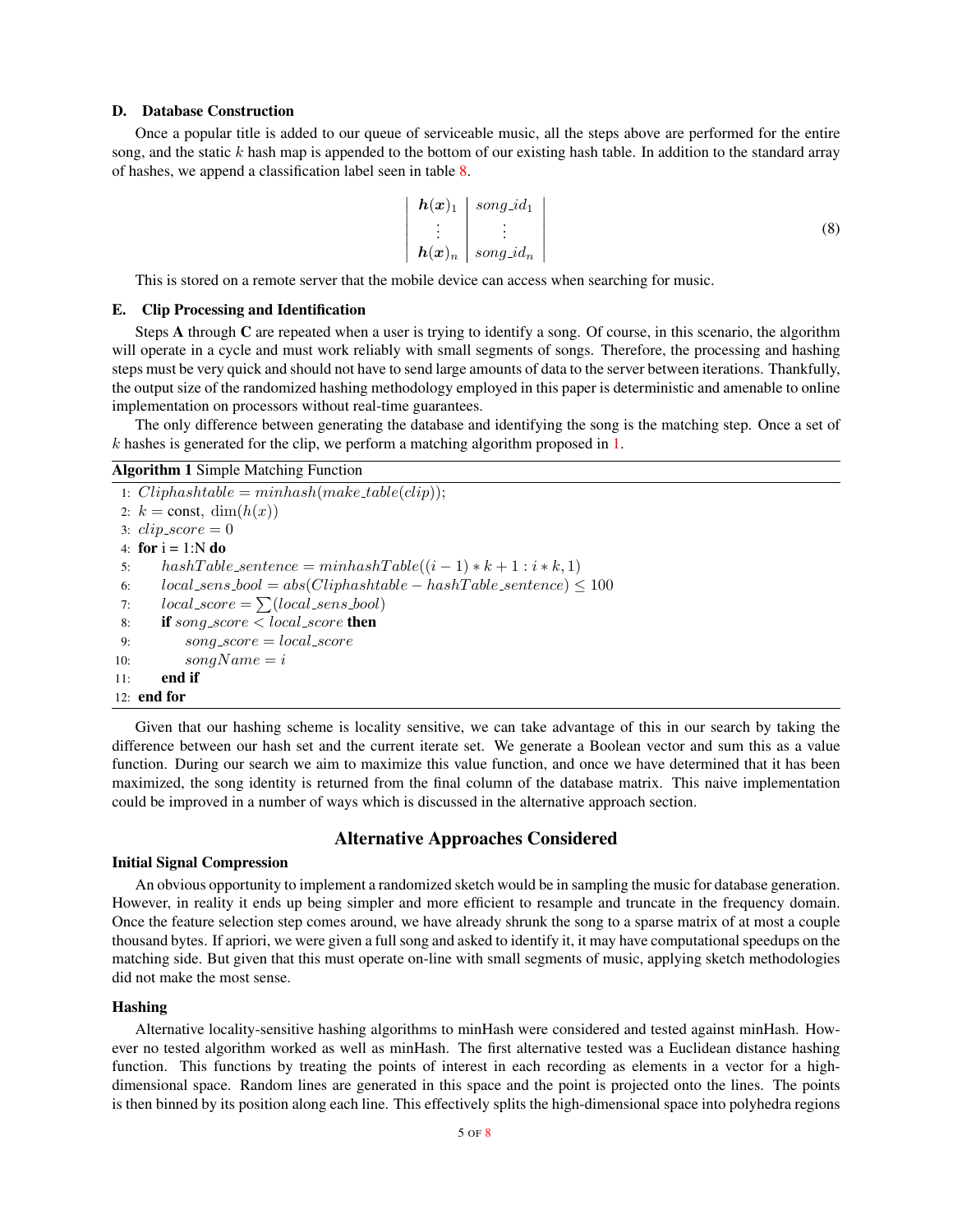and points close enough to one another are cast to the same hash value.<sup>[2](#page-7-2)</sup> However, clips that match songs are expected to only have a few matching points of interest. Therefore, matches are not similar enough to be reliably detected through the Euclidean distance hashing function as they will almost certainly not occupy the same polyhedric region.

The next tested algorithm was SimHash. SimHash iterates through each point of interest in a recording, represents the value as a binary number, and adds one to the corresponding index in a running total at the location of each one and subtracts one at the location of each zero. When it is done iterating, every element in the running total with a positive value is set to one and every value with a negative value is set to zero. The resulting binary number is the calculated hash. While the SimHash algorithm was created for a similar purpose as the minHash algorithm, namely detecting similar web-pages, the SimHash algorithm does a poor job of detecting low similarity sets.<sup>[3](#page-7-3)</sup> For short clips, the SimHash algorithm does not correctly associate clips with the corresponding songs. SimHash does not begin to become effective until the clip length is nearly the full duration of the song.

The minHash algorithm remained superior to other tested algorithms. Its main advantage over the alternatives is that it is capable of detecting and distinguishing between recordings with no similarities and those with only a few matches.

## Matching

During the development process, we realized that the low level matching algorithm is ultimately dependant on the structure of the hashing mechanism. That being said, we did consider higher-level randomized search approaches. As the database table grows to large proportions, this could allow for significant convergence speed ups. Randomized search methods could greatly improve this process. This is something we would have liked to try given more time.

Additionally, parallelized searching could speed up the identification process. If the table were constructed with more information on popularity of searches, music genre, and other interesting labels, on-server search time could be significantly reduced. There would have to exist an additional estimation process to preempt a brute force search as we have implemented here.

# Testing Architecture

The following script demonstrates how we tested our algorithm. Songs are pulled from our curated folder of 50, resampled, truncated to form clips, tested, and verified. The variable testOption tells our main function whether or not to regenerate the database hashmap for all of the songs. It takes roughly 50 milliseconds to test a 5 second clip, and more duration testing data can be seen in figure [3.](#page-7-4)

```
1 testOption = 0;
2 names = [];
3 duration = 5; \frac{1}{2} Duration of sample clip
4 for i = 1:505 % Resample the clip data
6 fileName = [\cdot, ./Shazam_minhash/songDatabase/',num2str(i,'%02.f'),'.mat'];
7 sample = load(fileName,'-mat');
s = 8000;9 y_og = resample(sample.y(:,1),Fs,sample.Fs);
10 q= length (y \circ q);
11
12 % Calculate the time frame to generate clips
13 clip_start = 0.5 \star q;
14 clip_end = clip_start + duration*Fs;
15 if clip_end > q
16 clip_end = q;
17 end
18
19 % Truncate to create clip, add noise for robust demonstration
20 \qquad y = y\_{\text{og}}(\text{ceil}(\text{clip\_start}): \text{floor}(\text{clip\_end}));
21 y = y + \text{randn}(\text{size}(y)) * 1e-1;<br>22 \text{clip.v} = y;clip.y = y;23 clip.Fs = Fs;
24
25 % run the search function on the clip
26 tic
27 [songName] = main_minhash(testOption,clip);
28 names = [names; songName];
29 toc
```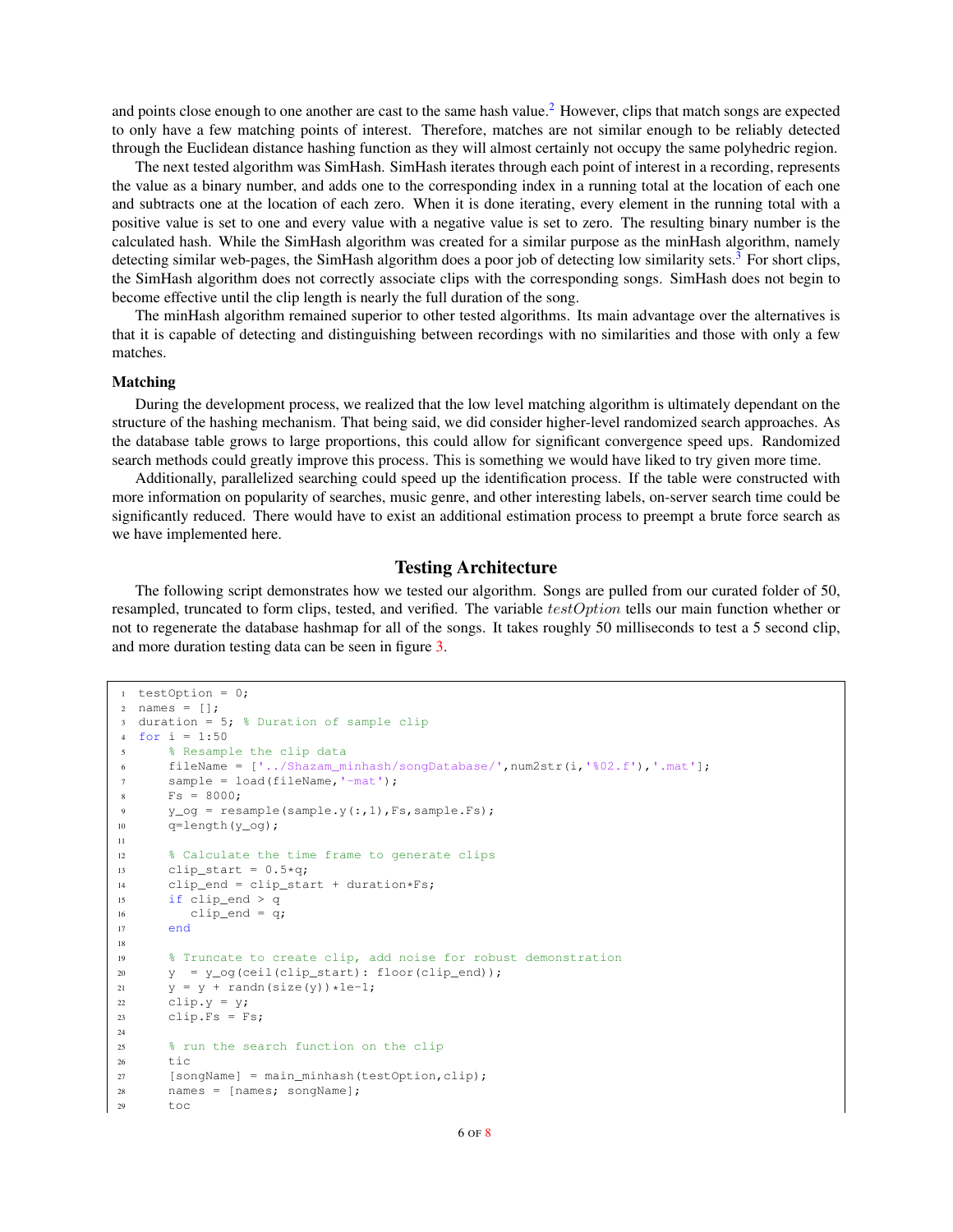```
30 if songName == i
31 disp(songName)
32 end
33 testOption = 0;
34 end
35 correct = sum([1:50]. ' == names)/50;
36 disp('done');
```
The tested database of music was composed of royalty-free music spanning a variety of genres and a variety of run times. The uncompressed music is about two gigabytes in size. The above testing script allowed several parameters such as the clip's length, position within the song, and artificial noise level to be adjusted to quickly measure the impact of changes on the algorithm's accuracy.

# Final Results and Analysis

The testing script is run under a variety of conditions to analyze the algorithms efficacy under various stresses. Primarily the impact of the length of the clip and the magnitude of the added noise is investigated. For the former, the testing script is run for series of clip duration times. A plot of the resulting algorithm accuracy is shown in figure [3\(b\).](#page-6-0) The plot shows a near linear relationship between the algorithm accuracy and the clip duration ranging from 72% when the clip length is five seconds and achieving 96% accuracy with thirty second clips.

When noise is added in to the clips the results are unaffected so long as the noise is generated with a standard deviation below 0.005 times the maximum possible signal value. Beyond this point noise begins leading to inaccurate associations. Around 0.05, the noise dramatically reduces the algorithm's accuracy. Interestingly, the algorithm is still capable of making accurate predictions for around 56% of the songs with noise standard deviation at 0.2 times the maximum signal value. At this point the music cannot be heard above the noise and the algorithm continues to make a substantial number of accurate associations. The results for this test are shown in figure  $3(a)$ .

Additionally, the majority of our song database consisted of instrumental music, which turns out to be the adversarial case for similar algorithms according to literature. Therefore, we expect our algorithm to yield higher identification accuracy with shorter, lyrical, and more temporally diverse music.

<span id="page-6-1"></span>

**a**) Predictably, identification accuracy decreased with the addition of **b**) Predictably, as the duration of the sample clip provided increased, so noise. However, the algorithm was still relatively robust for many songs. did the identification accuracy.

Overall, given the difficulty of the problem, our algorithm was surprisingly accurate, and we think this formulation could be useful to a plethora of applications.

# <span id="page-6-0"></span>Obstacle Discussion

The most difficult part of this project was determining the structure and performing feature selection. Tuning parameters to get the right balance of local and interesting features was difficult, but made the difference in the end. There are a plethora of different ways randomized algorithms could be applied to this problem, but most of the time a simple solution worked so well that the impetus vanished. An example of this is resampling versus sketching or random sampling. Had we built an extensive list of songs, and a large database, we could have certainly employed many more advanced algorithms.